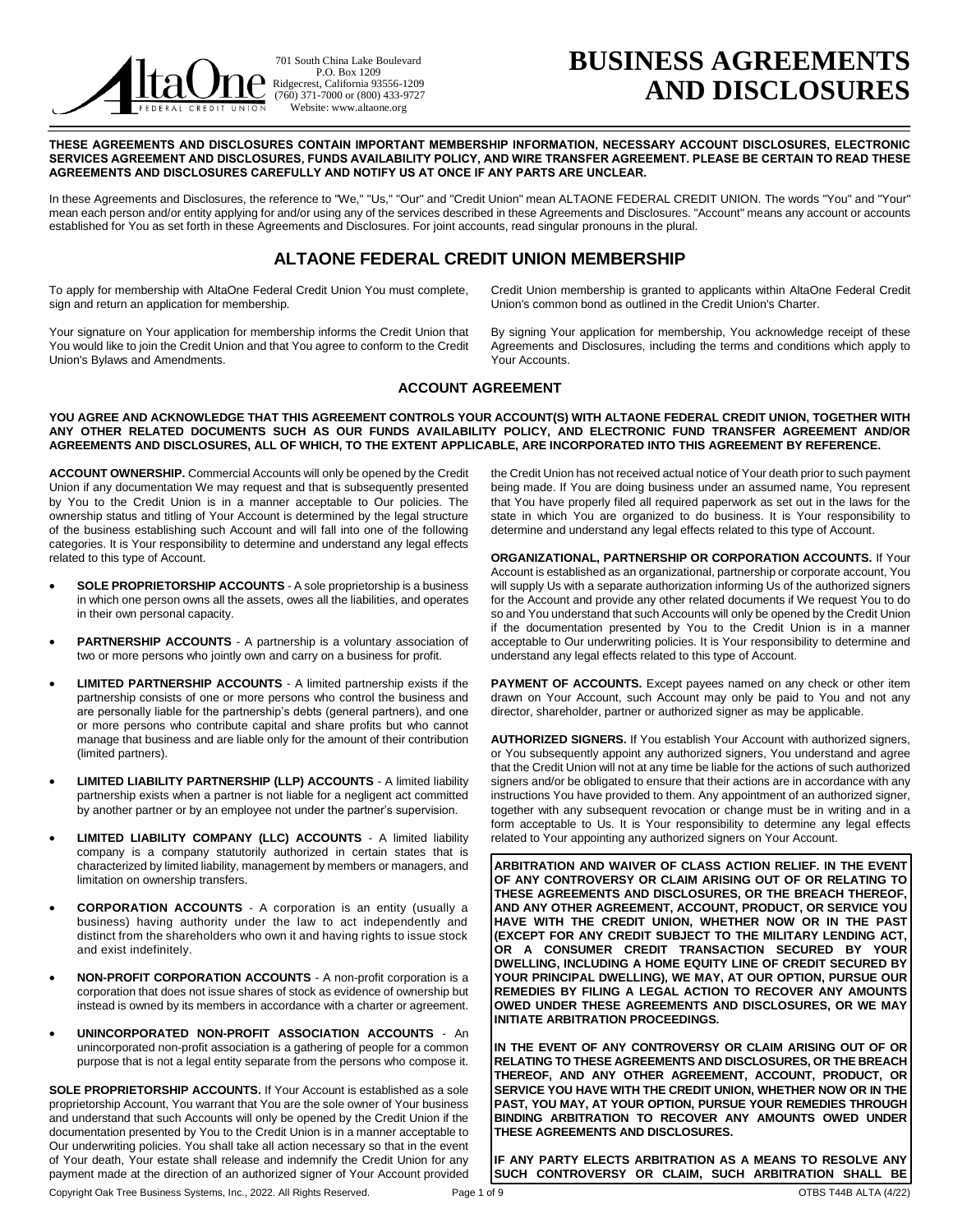# **ACCOUNT AGREEMENT (continued)**

**ADMINISTERED BY THE AMERICAN ARBITRATION ASSOCIATION IN ACCORDANCE WITH ITS ARBITRATION RULES, AND JUDGMENT ON THE AWARD RENDERED BY THE ARBITRATOR(S) MAY BE ENTERED IN ANY COURT HAVING JURISDICTION THEREOF. CLAIMS SHALL BE HEARD BY A SINGLE ARBITRATOR. THE ARBITRATION SHALL BE GOVERNED BY THE LAWS OF THE STATE IN WHICH OUR PRINCIPAL OFFICE IS LOCATED, AND ARBITRATION SHALL TAKE PLACE IN THE AREA IN WHICH OUR PRINCIPAL OFFICE IS LOCATED. TIME IS OF THE ESSENCE FOR ANY ARBITRATION DESCRIBED ABOVE. ARBITRATION HEARINGS SHALL TAKE PLACE WITHIN 90 DAYS OF THE REQUEST FOR ARBITRATION, AND AWARDS SHALL BE RENDERED WITHIN 60 DAYS OF THE CONCLUSION OF THE ARBITRATION PROCEEDINGS. ARBITRATOR(S) SHALL AGREE TO THESE LIMITS PRIOR TO ACCEPTING APPOINTMENT. THE ARBITRATORS WILL HAVE NO AUTHORITY TO AWARD PUNITIVE OR OTHER DAMAGES NOT MEASURED BY THE PREVAILING PARTY'S ACTUAL DAMAGES, EXCEPT AS MAY BE REQUIRED BY STATUTE. THE ARBITRATOR(S) SHALL AWARD TO THE PREVAILING PARTY, IF ANY, AS DETERMINED BY THE ARBITRATORS, ALL OF THEIR COSTS AND FEES. "COSTS AND FEES" MEAN ALL REASONABLE PRE-AWARD EXPENSES OF THE ARBITRATION, INCLUDING THE ARBITRATORS' FEES, ADMINISTRATIVE FEES, TRAVEL EXPENSES, OUT-OF-POCKET EXPENSES SUCH AS COPYING AND TELEPHONE, COURT COSTS, WITNESS FEES, AND ATTORNEYS' FEES. EXCEPT AS MAY BE REQUIRED BY LAW, NEITHER A PARTY NOR AN ARBITRATOR MAY DISCLOSE THE EXISTENCE, CONTENT, OR RESULTS OF ANY ARBITRATION HEREUNDER WITHOUT THE PRIOR WRITTEN CONSENT OF BOTH PARTIES.** 

**ALL PARTIES HEREBY WAIVE AND GIVE UP ALL RIGHTS TO A JURY TRIAL AND THE RIGHT TO PARTICIPATE IN A CLASS ACTION OR SIMILAR PROCEEDING.** 

**IF YOU WOULD LIKE TO OPT-OUT, THAT IS, IF YOU WOULD PREFER NOT TO PARTICIPATE IN THIS ARBITRATION AND WAIVER OF CLASS ACTION RELIEF PROVISION, YOU MAY OPT-OUT BY WRITING TO US AT COMPLIANCE – OPT OUT, P.O. BOX 1209, RIDGECREST, CA 93556, AND INFORMING US OF YOUR INTENTION TO OPT-OUT. ANY SUCH OPT-OUT MUST BE RECEIVED BY US NO LATER THAN THE 30TH DAY FOLLOWING THE DATE IN WHICH THESE AGREEMENTS AND DISCLOSURES WERE PROVIDED TO YOU, AND CONTAIN YOUR TRUE AND ACCURATE NAME, ADDRESS, ACCOUNT NUMBER, AND LIVE SIGNATURE.** 

**POWER OF ATTORNEY.** If You name a person to act as Your attorney-in-fact or agent in any way with Your Account, We are only obligated to deal with such person if We, in Our sole judgment, approve of the form of appointment and the supporting documentation.

**DEPOSIT OF ITEMS.** You may make deposits to Your Account using any method available from Us, including deposits in person, by mail or electronic means. We have the right to refuse to accept any Check or instrument for deposit at Our sole discretion. If You deposit an item and it is returned unpaid, We will debit Your Account for the amount of the item and charge You a Returned Check Fee. You will be liable to Us for the amount of any item You deposit which is returned unpaid, and in addition, will be responsible for any of Our costs and expenses incurred in the collection of such returned item from You, including reasonable attorney fees. Subject to Our Funds Availability Policy, You may not be able to withdraw funds from Your Account until We have received final settlement for any items deposited. If You make a deposit on a Saturday, Sunday, or a holiday, or after Our predetermined cut-off hour on business days, the deposit will be credited to Your Account as of the next business day.

All non-cash items received as deposits to shares/savings will be credited subject to final payment. Non-cash items include drafts/checks drawn on Us. Any noncash item You deposit that is refused and returned to Us for non-payment will be deducted from Your Account, sent to You and a fee will be assessed. If funds are not available to cover the returned item, You will be notified. You are responsible for the repayment in full of any returned item. We will accept any amount for credit to Your Share/Savings or Share Draft/Checking Account.

Copyright Oak Tree Business Systems, Inc., 2022. All Rights Reserved. Page 2 of 9 Page 2 of 9 OTBS T44B ALTA (4/22) **COLLECTION AND PROCESSING OF ITEMS.** In processing items You have deposited for collection, We are only Your agent and assume no responsibility beyond the exercise of ordinary care. Any item deposited is subject to final settlement in cash or credit. We may use any method We feel is appropriate to collect items, which may include use of a Federal Reserve Bank. We are not responsible for the acts of any third party We use for the collection of items including responsibility for lost items. If We use a local clearinghouse in the collection of items, You authorize Us to do so and to act in accordance with any applicable rules and regulations. We may permit You to withdraw funds from Your Account before final settlement has been made, however, if final settlement is not made, We have the right to charge Your Account or otherwise require You to repay such funds. In processing items presented for payment on Your Account, We will pay such items each business day in an order of Our choosing, all of which means

that the transactions may not be processed in the order in which they occurred and that You could incur multiple fees in a single day should there be insufficient funds to pay all items presented that day.

**OVERDRAFT PROTECTION.** To the extent permitted by law, You authorize Us to transfer funds from other accounts You may have with Us in necessary multiples (or in such increments as We may from time to time determine) to Your Account (except for Money Market Draft Accounts) to cover any overdraft. If You have a line of credit with Us, transfers may also be made from Your line of credit up to Your available credit limit to cover any such overdrafts. Any overdraft transfers from any such Account may be subject to a transfer fee. You hold Us harmless from any and all liability which might otherwise exist if a transfer does not occur.

**COURTESY PAY OVERDRAFT.** As permitted by law, You understand and agree that We may, at Our option, provide You with Courtesy Pay Overdraft from time to time and (except for Money Market Draft Accounts) pay certain Share Draft items in order to cover an overdraft. If We elect to do so, You understand that payment will be made at Our sole discretion and in an order of Our choosing, subject to Our Courtesy Pay Overdraft Policy in force at the time of any such overdraft. Payment of any overdraft made in conjunction with Courtesy Pay Overdraft is subject to a fee. You hold Us harmless from any and all liability which might otherwise exist if payment of an overdraft does not occur.

**EXPENSES.** If We incur any costs or expenses as a result of any attachment, garnishment or levy against Your Account, You will reimburse Us for such costs or expenses or We may charge them to Your Account.

**INACTIVE OR DORMANT ACCOUNTS.** If no activity occurs in Your account within the time period specified by applicable state law, the property in Your account may be subject to transfer to the appropriate state authority ("escheatment"). We have no liability if Your Account becomes dormant (any Account with no transactions or correspondence in any period of three consecutive years) and is therefore subject to escheatment in accordance with California law.

**LIEN IMPRESSMENT AND SET-OFF.** You agree that We may impress and enforce a statutory lien upon Your Accounts with Us to the extent You owe Us any money and We may enforce Our right to do so without further notice to You. We have the right to set-off any of Your money or property in Our possession against any amount You owe Us. The right of set-off and Our impressed lien does not extend to any Keogh, IRA or similar tax deferred deposit You may have with Us.

If Your Account is owned jointly, Our right of set-off and Our impressed lien extends to any amount owed to Us by any of the joint Owners.

**NOTICE OF RECEIPT OF ACH ITEMS.** Under the operating rules of the National Automated Clearing House Association which are applicable to ACH transactions involving Your account and as permitted by law, We are not required to give You next day notice of receipt of an ACH item, and We will not do so. We will continue to notify You of the receipt of payments in the periodic statements We provide to You.

**PROVISIONAL PAYMENT (ACH ORIGINATION).** Credits given by any Receiving Depository Financial Institution to the receiver with respect to any automated clearing house credit entries subject to Article 4A of the Uniform Commercial Code (UCC-4A), are provisional until the Receiving Depository Financial Institution has received final settlement through a Federal Reserve Bank, or has otherwise received payment as provided in §4A-403(a) of UCC-4A. If the Receiving Depository Financial Institution does not receive such final settlement or payment, then they shall be entitled to a refund from the receiver of the amount so credited, and We shall not be deemed to have paid the receiver the amount of such entry.

PROVISIONAL PAYMENT (ACH RECEIPT). Credit given by Us to You with respect to any automated clearing house credit entry is provisional until We receive final settlement for such entry through a Federal Reserve Bank. If We do not receive final settlement, You are hereby notified and agree that We are entitled to a refund of the amount credited to You in connection with such entry, and the party making payment to You via such entry (i.e., the originator of the entry) shall not be deemed to have paid You the amount of such entry.

**CHOICE OF LAW.** We may accept payments on Your behalf for Your account which have been transmitted through one or more Automated Clearing Houses ("ACH") and which are not subject to the Electronic Fund Transfer Act. Your rights and obligations with respect to such payments shall be construed in accordance with and governed by the laws of the state of New York as provided by the operating rules of the National Automated Clearing House Association, which are applicable to ACH transactions involving Your account.

**MINIMUM BALANCE REQUIREMENTS, FEES AND SERVICE CHARGES.** You agree to pay Us any applicable fees or charges, and are responsible for any minimum balance requirements and deposit requirements called for in Our Agreements and Disclosures. In any case and with proper notice to You, fees, charges, balance requirements and deposit requirements may be changed by Us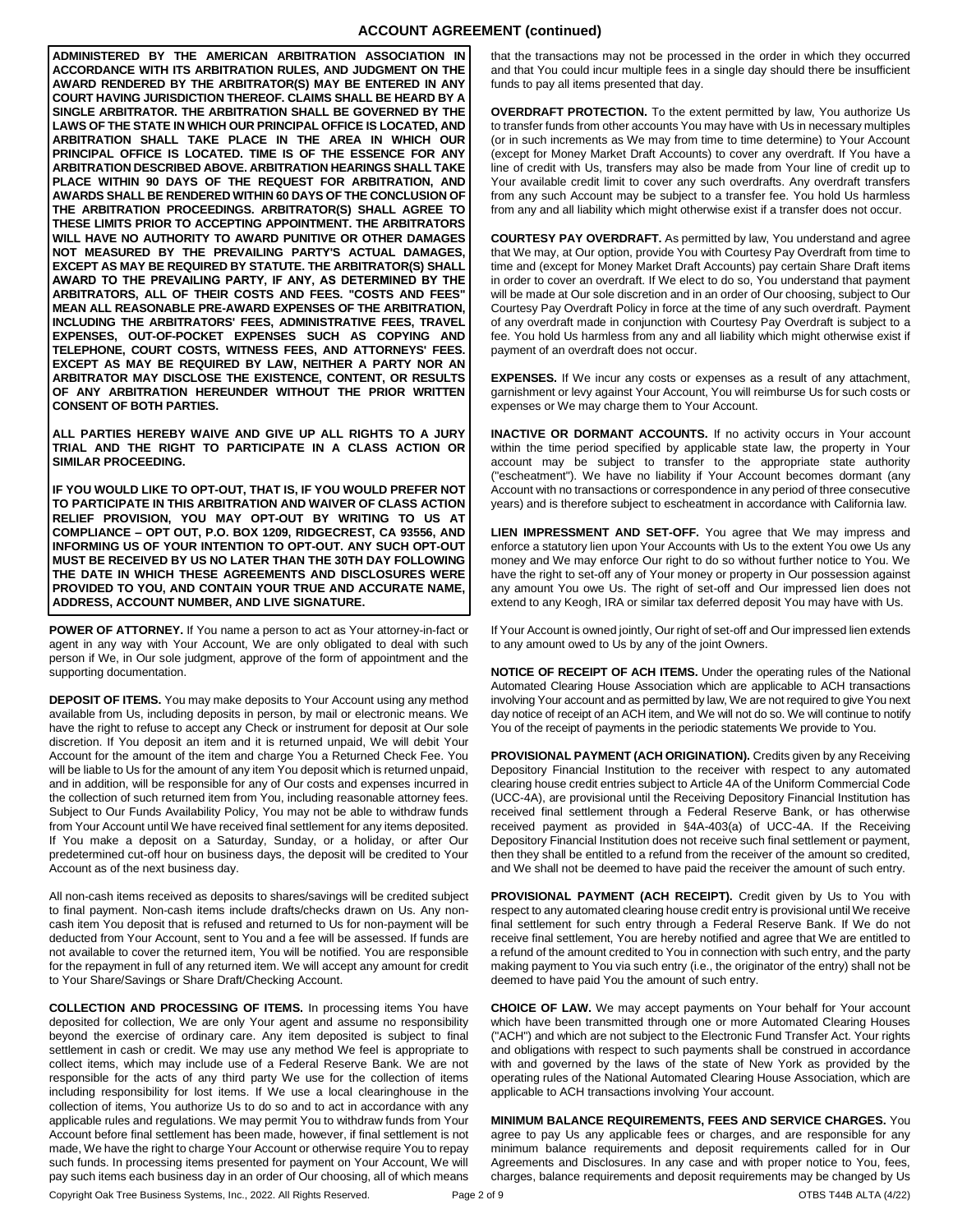# **ACCOUNT AGREEMENT (continued)**

from time to time. The excess of the amount of any fees and charges paid by Us on Your behalf that exceeds the amount that We charge You for those fees and charges will be considered damages and We reserve the right to recover any loss We sustain due to any such fees and charges and/or Your failure to meet the terms of any Agreement You have with Us. The prevailing party in any suit brought because of the breach of terms has the right to attorneys' fees as awarded by the courts. We also have the right to extra damages whenever the law provides for them.

**EXPULSION.** Notwithstanding the terms and conditions contained in the "Suspension Of Services" provision set forth below, We may at Our sole and exclusive option, expel from membership any member of the Credit Union in the event such member places the Credit Union at an undue risk of loss or liability. Such undue risk of loss or liability includes, but is not limited to: (i) default of any loan, credit card, revolving credit line, surety or guaranty in favor of the Credit Union; (ii) any failure to provide immediate replenishment of funds to cover an overdraft on any of Your deposit Accounts, regardless of the manner in which said overdraft may have occurred; (iii) any failure to pay Credit Union fees and/or charges when due; (iv) the commencement of any bankruptcy or insolvency proceedings by or against You; (v) involvement in any check kiting scheme, deposit or attempted deposit of counterfeit checks or other nonnegotiable items, ATM transfers between Accounts that result in overdrafts on both accounts, any theft or attempted theft of funds on deposit at the Credit Union, and any similar criminal activities; (vi) any reasonable belief on Our part that You are involved in an activity that in Our sole opinion is likely to cause a loss to the credit union; (vii) any behavioral acts that We in Our sole and exclusive opinion do not consider to be civil or businesslike, as well as any acts of violence against Our employees, agents or members, whether committed or threatened to be committed, regardless of the justification given for such behavior; (viii) any failure to safeguard Credit Union checks or share drafts, and as a result, multiple and repeated claims alleging theft, loss or unauthorized transactions are submitted to Us (especially when such alleged theft, loss or unauthorized transaction is committed by persons living in Your household); (ix) any failure to safeguard Credit Union issued Cards and personal identification numbers, and as a result, multiple and repeated claims alleging theft, loss or unauthorized transactions are submitted to Us (especially when such alleged theft, loss or unauthorized transaction is committed by persons living in Your household); or (x) use or attempted use of false or forged documents, other false information, or false identities in order to defraud the Credit Union.

**SUSPENSION OF SERVICES.** We have the right to suspend the benefit of any Credit Union service at any time for reasonable cause. At Our discretion, We also have the right to pay any Check presented for payment from Your Account after Your Account is closed or suspended and to recover such amount paid from You. Account services are available to those members in good standing with the Credit Union. We reserve the right to cancel or suspend services to a member who is not in good standing, which includes members that have: (a) a delinquent loan; (b) a savings balance below the \$25.00 minimum; (c) an unresolved deposited returned Check; (d) any unpaid and uncollected fees; (e) a negative balance on an Account; (f) caused a financial loss to the Credit Union; or (g) excessive NSF checks.

**ASSIGNABILITY.** You may not assign or transfer any interest in Your Account.

**AGREEMENTS AND DISCLOSURES.** The Agreements and Disclosures provided to You at the time You opened Your Account and referred to throughout this Agreement, contain: (a) a list of fees and charges applicable to Your Account; (b) the dividends and applicable Annual Percentage Yield (APY); (c) how dividends are credited or compounded; and (d) other pertinent information related to Your Account. Your Agreements and Disclosures may be amended by Us from time to time in a manner as prescribed by law.

**STOP PAYMENTS.** You may ask Us orally to stop payment on a Check. For any such request to remain valid, however, You must also supply Us with a written request, including but not limited to requests made through Our AltaOne Online Banking system, within 14 days after You make any such oral request. Your request must be given to Us in a timely manner so that We have a reasonable opportunity to act on Your request. A written stop payment request is effective for six months. If at the end of six months, You request Us to continue the stop payment order, that request will be treated as a new request. We are not liable if We pay a Check which You have requested Us to stop payment on as long as We act in good faith and exercise ordinary care.

In any event, any damages that We might otherwise be liable for shall not exceed the amount of the involved Check. If We do pay a Check for which You have requested stop payment and as a result any other item is returned unpaid by Us due to nonsufficient funds, We are not liable for any consequences resulting from such action. If Your Account is a joint Account, any Owner of the Account may request a stop payment. Any release of a stop payment order must be made by the person who made the request. If You ask Us to stop payment on a preauthorized transfer, Your request will be processed under the provisions of Our Electronic Fund Transfer Agreement with You. Stop payment requests are also subject to the terms and conditions of the Order For Stop Payment form related to any such request.

**CHECKS AND OTHER ACCOUNT ACCESS DEVICES.** Any Check or other Account access device which does not meet Our standards for acceptance may be rejected by Us, whether such standards are established by law, regulation or Our own policy.

**POSTDATED, STALE OR OVERDRAFT CHECKS.** You understand that postdating a Check will have no effect on whether or not it is honored prior to or after the date of any such Check. A stale Check is any Check received by Us that is dated six months or more prior to the date of receipt. We may pay or refuse to pay any postdated, stale or overdraft Check, or other item presented for payment on Your Account without any liability.

**CHECK SAFEKEEPING.** Check Safekeeping is automatic on Your Account and You agree to pay any associated fees, Your cancelled Checks will not be returned to You. You understand that cancelled Checks retained by Us are later destroyed after a reasonable period of time. If You subsequently request a copy of a Check and We are unable to supply it, then We shall not be liable for any damage You may sustain in excess of the face amount of the involved Check.

**PERIODIC STATEMENTS.** You will be provided with a periodic statement showing activity on Your Account. If You believe any statement reflects discrepancies, You must notify Us of such discrepancies within 60 days from the date We mailed the statement to You. If the discrepancy noted is the result of an electronic funds transfer, then the provisions of Our Electronic Fund Transfer Agreement with You will control resolution of the matter.

**AMENDMENTS.** This Agreement may be amended by Us at any time, in which case We will provide You with a notice of amendment as required by law or regulation.

**NOTIFICATION OF ADDRESS CHANGE.** You will notify Us promptly in writing with Your signature if You move or otherwise have a change of address. In the event We are unable to locate You, You agree to pay all fees associated with maintaining an invalid address in Our records and any costs and locator fees incurred in Our locating efforts.

**WAIVERS.** You agree and understand that Our failure or delay to exercise any right, remedy, power, or privilege available to Us pursuant to this Agreement shall not affect or disallow Our future exercise of that right, remedy, power or privilege.

**PROHIBITED INTERNET GAMBLING TRANSACTIONS.** All transactions in connection with the participation of another person in unlawful internet gambling are prohibited from being processed through Your Account. Such transactions include those involving the use of: (a) credit, or the proceeds of credit, extended to or on behalf of another person (including credit extended through the use of a credit card); or (b) electronic fund transfers, or funds transmitted by or through a money transmitting business, or the proceeds of an electronic fund transfer or money transmitting service, from or on behalf of another person; or (c) any check, draft, or similar instrument that is drawn by or on behalf of another person and is drawn on or payable at or through any financial institution.

**GOVERNING LAW.** This Agreement shall be governed by the laws of the State of California, except to the extent that federal law controls.

**FEDERAL DEPOSIT INSURANCE.** Funds on deposit at AltaOne Federal Credit Union are insured to at least \$250,000.00 and backed by the full faith and credit of the United States Government.

accompanying pricing documents titled "Account Disclosure Rate Supplement"

**MINIMUM BALANCE REQUIREMENTS.** The minimum balance required to open

and "Schedule of Fees and Charges."

this Account is \$25.00.

## **ACCOUNT DISCLOSURES**

**THE FOLLOWING DISCLOSURES CONTAIN IMPORTANT INFORMATION AND THE TERMS AND CONDITIONS OF ANY ACCOUNT OR ACCOUNTS THAT YOU MAY HAVE WITH US AND ARE PROVIDED AS REQUIRED BY THE TRUTH-IN-SAVINGS ACT. WHEREVER USED, "APY" MEANS ANNUAL PERCENTAGE YIELD.** 

#### **SPECIFIC TERMS APPLICABLE TO YOUR SAVINGS ACCOUNT**

**TIERED VARIABLE RATE INFORMATION.** This Account is subject to a Tiered Variable Rate. For the current dividend rate and corresponding APY, refer to the

Copyright Oak Tree Business Systems, Inc., 2022. All Rights Reserved. Page 3 of 9 Page 3 of 9 OTBS T44B ALTA (4/22) revised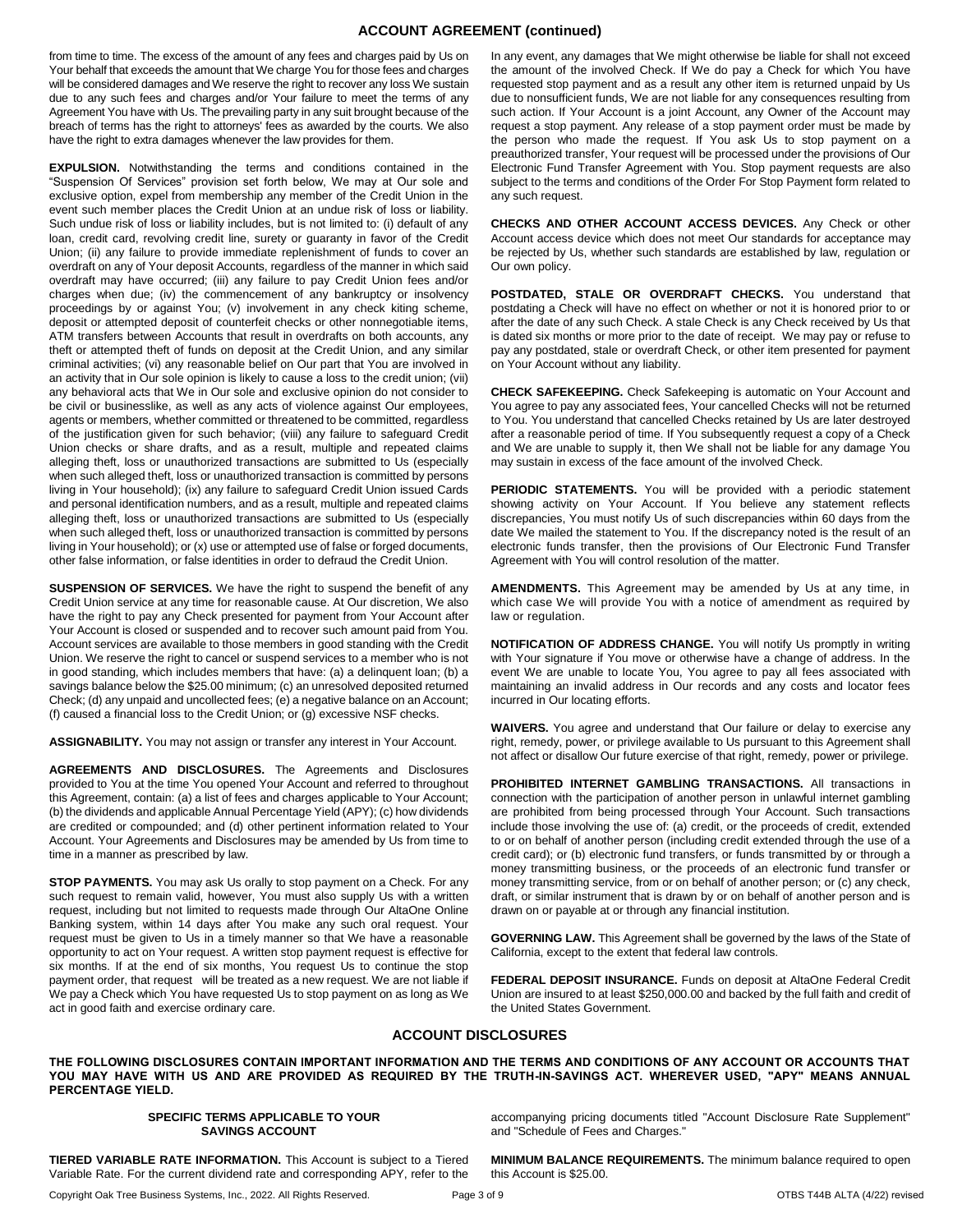#### **SPECIFIC TERMS APPLICABLE TO YOUR BASIC BUSINESS FREE CHECKING ACCOUNT** (THIS ACCOUNT IS NO LONGER AVAILABLE)

**DIVIDENDS.** No dividends are paid on this Account.

**MINIMUM BALANCE REQUIREMENTS.** The minimum balance required to open this Account is \$50.00.

**TRANSACTION LIMITATIONS.** To open an Account, We must approve Your request to open such Account. To maintain Your Account You may not exceed 500 transactions in a calendar month. If You exceed 500 such transactions, We may at our Option, close Your account or convert Your account to higher transaction account.

**OTHER INFORMATION.** Your Account consists of a transaction sub-account and a savings sub-account. Funds not required to pay debits may be transferred to a savings sub-account, and We may periodically transfer funds between these two sub-accounts. If Your Account is a checking Account on which a dividend is paid, Your dividend calculation will remain the same. The savings sub-account will be governed by the terms and conditions of Our savings Accounts, as indicated within these Agreements and Disclosures. This process will not affect: (a) Your available balance; (b) the dividend You may earn; (c) applicable insurance protection through the National Credit Union Administration; (d) Your monthly statement; or (e) any other features of Your Account. Other than the way We report Your checking Account to government agencies, such classification of Your Account will not affect You in any way.

#### **SPECIFIC TERMS APPLICABLE TO YOUR BUSINESS CHECKING ACCOUNT**

**DIVIDENDS.** No dividends are paid on this Account.

**MINIMUM BALANCE REQUIREMENTS.** In order to avoid a fee, You must maintain an average daily balance of \$5,000.00.

**TRANSACTION LIMITATIONS.** To open an Account, We must approve Your request to open such Account. To maintain Your Account You may not exceed 150 transactions (debit, credit or transit item) in a calendar month. If You exceed 150 such transactions, We may at our Option, close Your account or convert Your account to higher transaction account.

**OTHER INFORMATION.** Your Account consists of a transaction sub-account and a savings sub-account. Funds not required to pay debits may be transferred to a savings sub-account, and We may periodically transfer funds between these two sub-accounts. If Your Account is a checking Account on which a dividend is paid, Your dividend calculation will remain the same. The savings sub-account will be governed by the terms and conditions of Our savings Accounts, as indicated within these Agreements and Disclosures. This process will not affect: (a) Your available balance; (b) the dividend You may earn; (c) applicable insurance protection through the National Credit Union Administration; (d) Your monthly statement; or (e) any other features of Your Account. Other than the way We report Your checking Account to government agencies, such classification of Your Account will not affect You in any way.

#### **SPECIFIC TERMS APPLICABLE TO YOUR BUSINESS CHECKING PLUS ACCOUNT**

**DIVIDENDS.** No dividends are paid on this Account.

**MINIMUM BALANCE REQUIREMENTS.** In order to avoid a fee, You must maintain an average daily balance of \$15,000.00.

**TRANSACTION LIMITATIONS.** To open an Account, We must approve Your request to open such Account. To maintain Your Account You may not exceed 300 transactions (debit, credit or transit item) in a calendar month. If You exceed 300 such transactions, We may at our Option, close Your account or convert Your account to higher transaction account.

**OTHER INFORMATION.** Your Account consists of a transaction sub-account and a savings sub-account. Funds not required to pay debits may be transferred to a savings sub-account, and We may periodically transfer funds between these two sub-accounts. If Your Account is a checking Account on which a dividend is paid, Your dividend calculation will remain the same. The savings sub-account will be governed by the terms and conditions of Our savings Accounts, as indicated within these Agreements and Disclosures. This process will not affect: (a) Your available balance; (b) the dividend You may earn; (c) applicable insurance protection through the National Credit Union Administration; (d) Your monthly statement; or (e) any other features of Your Account. Other than the way We report Your checking Account to government agencies, such classification of Your Account will not affect You in any way.

#### **SPECIFIC TERMS APPLICABLE TO YOUR BUSINESS DIVIDEND CHECKING ACCOUNT** (THIS ACCOUNT IS NO LONGER AVAILABLE)

**TIERED VARIABLE RATE INFORMATION.** This Account is subject to a Tiered Variable Rate. For the current dividend rate and corresponding APY, refer to the accompanying pricing documents titled "Account Disclosure Rate Supplement" and "Schedule of Fees and Charges."

**MINIMUM BALANCE REQUIREMENTS.** The minimum balance required to open this Account is \$50.00. You must maintain a balance of \$5,000.00 in Your Account each day to avoid a fee.

**OTHER INFORMATION.** Your Account consists of a transaction sub-account and a savings sub-account. Funds not required to pay debits may be transferred to a savings sub-account, and We may periodically transfer funds between these two sub-accounts. If Your Account is a checking Account on which a dividend is paid, Your dividend calculation will remain the same. The savings sub-account will be governed by the terms and conditions of Our savings Accounts, as indicated within these Agreements and Disclosures. This process will not affect: (a) Your available balance; (b) the dividend You may earn; (c) applicable insurance protection through the National Credit Union Administration; (d) Your monthly statement; or (e) any other features of Your Account. Other than the way We report Your checking Account to government agencies, such classification of Your Account will not affect You in any way.

#### **SPECIFIC TERMS APPLICABLE TO YOUR BUSINESS ANALYSIS CHECKING ACCOUNT**

**DIVIDENDS.** No dividends are paid on this Account.

**MINIMUM BALANCE REQUIREMENTS.** The minimum balance required to open this Account is \$100.00.

**OTHER INFORMATION.** Your Account consists of a transaction sub-account and a savings sub-account. Funds not required to pay debits may be transferred to a savings sub-account, and We may periodically transfer funds between these two sub-accounts. If Your Account is a checking Account on which a dividend is paid, Your dividend calculation will remain the same. The savings sub-account will be governed by the terms and conditions of Our savings Accounts, as indicated within these Agreements and Disclosures. This process will not affect: (a) Your available balance; (b) the dividend You may earn; (c) applicable insurance protection through the National Credit Union Administration; (d) Your monthly statement; or (e) any other features of Your Account. Other than the way We report Your checking Account to government agencies, such classification of Your Account will not affect You in any way.

## **SPECIFIC TERMS APPLICABLE TO YOUR MONEY SERVICE BUSINESS ANALYSIS CHECKING (MSB) ACCOUNT**

**DIVIDENDS.** No dividends are paid on this Account.

**MINIMUM BALANCE REQUIREMENTS.** The minimum balance required to open this Account is \$15,000.00.

**OTHER INFORMATION.** Your Account consists of a transaction sub-account and a savings sub-account. Funds not required to pay debits may be transferred to a savings sub-account, and We may periodically transfer funds between these two sub-accounts. If Your Account is a checking Account on which a dividend is paid, Your dividend calculation will remain the same. The savings sub-account will be governed by the terms and conditions of Our savings Accounts, as indicated within these Agreements and Disclosures. This process will not affect: (a) Your available balance; (b) the dividend You may earn; (c) applicable insurance protection through the National Credit Union Administration; (d) Your monthly statement; or (e) any other features of Your Account. Other than the way We report Your checking Account to government agencies, such classification of Your Account will not affect You in any way.

#### **GENERAL TERMS APPLICABLE TO ALL ACCOUNTS**

**MEMBER IN GOOD STANDING.** The Account services described in these agreements and disclosures are available to those members in good standing with the Credit Union. We reserve the right to suspend services to a member who is not in good standing, which includes members that have:

- a delinquent loan
- a Regular Share Savings balance below the \$25.00 minimum
- an unresolved deposited returned check
- any unpaid and uncollected credit union fees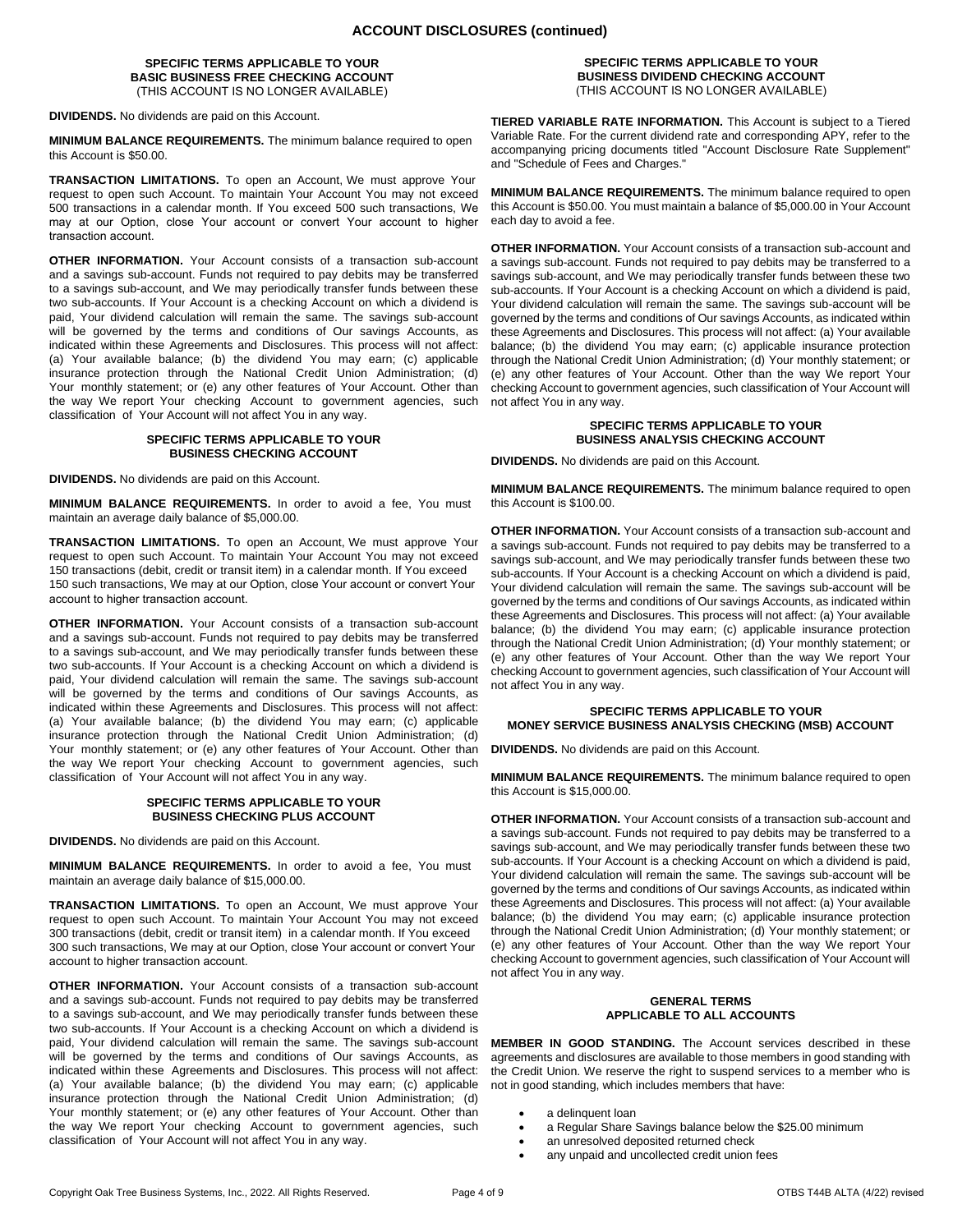## **ACCOUNT DISCLOSURES (continued)**

- a negative balance on an account
- caused a financial loss to the Credit Union
- excessive NSF checks

**MINIMUM BALANCE REQUIREMENTS.** To be a member and maintain Accounts with Us You must purchase one share in the Credit Union. The par value of a share in this Credit Union is \$25.00. If the balance in Your Share Account drops below one share (\$25.00) for a period of six months or more, We may, at Our option, close Your Account.

For dividend-bearing Accounts, You will earn dividends for every day during the period that Your Account balance equals or exceeds the minimum balance requirements for Your specific type of Account. For all Term Share Certificate Accounts, You must maintain a balance equal to the minimum balance required to open such Accounts, to obtain the disclosed APY.

**NONSUFFICIENT FUND RETURNS.** Any Check or preauthorized transfer, or transaction made through the use of Your ATM or debit Card, or other electronic means, as is applicable (including any in-person transaction), that is presented to Us for payment on Your Account when Your Account lacks sufficient collected funds to pay any such item may, at Our option, be returned for nonsufficient funds or We may honor any such item. If We honor any items, You will be liable to Us for the amount of those items, including applicable fees, and in addition, will be responsible for any of Our costs and expenses incurred in the collection of such returned items from You, including reasonable attorneys' fees. Regardless of whether We honor the item, You will be charged a fee.

**OVERDRAFT BALANCE CALCULATION.** When processing transactions that debit or credit Your Account, We start each Business Day with Your final Account balance from the preceding Business Day. The final balance takes into account all of the debit and credit transactions that were settled that Business Day pursuant to Our Funds Availability Policy, as well as any other debits or credits to Your Account that were finally settled that day, as described above in the "Deposit of Items" and "Collection and Processing of Items" sections of the Account Agreement. This starting balance at the beginning of a Business Day (the preceding Business Day's final balance) is sometimes referred to as Your "actual balance."

As credits and debits to Your Account are received by Us, We add them to and subtract them from Your actual balance. Examples of credits include, but are not limited to, electronic direct deposits, check deposits that have been fully and finally collected, ACH credits that have settled that day, and cash deposits made to one of Our tellers. Examples of debits include, but are not limited to, checks drawn on Your Account that are presented to Us for payment, electronic fund transfer (EFT) debit transactions (such as preauthorized payments and settled EFT debits), memo-posted EFT debits (EFT debits that We have authorized but which have not been settled), and Credit Union fees and charges. The result of this calculation at any given point in time is called Your "available balance."

For the purpose of determining whether an overdraft has occurred, We use Your available balance. First, We add all of the settled credit transactions to the beginning actual balance. Then, We subtract all of the debit transactions that settled that day. We also subtract all of the pending debit transactions. This determines the available balance for overdraft purposes. Each debit transaction that We process when Your Account has a negative available balance is an overdraft, subject to an overdraft charge.

Subject to applicable law, You are responsible for paying any overdraft fees and charges assessed in connection with Our payment of an overdraft, as well as any NSF fees charged to Your Account when We dishonor and return an item for nonsufficient funds. It is Your responsibility to know Your Account balance, and if You have any questions You should contact a Credit Union representative.

**VARIABLE RATE INFORMATION.** For all dividend-bearing accounts (except Term Share Certificate Accounts), the dividend rate and APY may change every dividend period based on the determination of the Credit Union Board of Directors.

**NATURE OF DIVIDENDS.** Dividends are paid from current income and available earnings, after required transfers to reserves at the end of a dividend period.

**ADDITIONAL TRANSACTION LIMITATIONS.** For all Accounts (except for Checking Accounts) during any statement period, You may not make more than six withdrawals from or transfers to another Credit Union Account of Yours or to a third party by means of a pre-authorized or automatic transfer or telephonic order or instruction, or by check, draft, debit card, if applicable, or similar order to a third party. If You exceed these limitations, Your Account may be subject to an excess transaction fee and/or closure by the Credit Union.

For all accounts (except for share draft Accounts) the Credit Union reserves the right to require a member intending to make a withdrawal to give written notice of such intent not less than seven days and up to 60 days before any such withdrawal.

**COMPOUNDING AND CREDITING.** For all dividend-bearing Accounts, dividends will be earned daily for each day on which Your balance equals or exceeds the minimum daily balance requirement for Your Account. For all dividend-bearing Accounts, the dividend period is monthly and dividends will be compounded and credited monthly.

You will not be paid any accrued but uncredited dividends at the time You close Your Account.

**BALANCE COMPUTATION METHOD.** For dividend-bearing Accounts, dividends are calculated by the daily balance method which applies a daily periodic rate to the full amount of principal in Your Account each day.

**ACCRUAL ON NONCASH DEPOSITS.** For dividend-bearing Accounts, dividends will begin to accrue on the business day that You deposit noncash items (e.g. checks) into Your Account.

**OTHER FEES AND CHARGES.** Any fees and charges applicable to Your Account are disclosed separately in the "Schedule of Fees and Charges" provided in conjunction with these Agreements and Disclosures.

# **ELECTRONIC SERVICES AGREEMENT AND DISCLOSURE**

**THIS IS YOUR ELECTRONIC SERVICES AGREEMENT AND DISCLOSURE. IT INCLUDES NECESSARY STATEMENTS AND ANY SPECIAL INSTRUCTIONS REGARDING THE USE OF YOUR AUTOMATED TELLER MACHINE (ATM) CARD, VISA CHECK CARD, ELECTRONIC AUDIO RESPONSE SYSTEM ("VOICEONE"), OUR ONLINE PERSONAL COMPUTER ACCOUNT ACCESS AND/OR MOBILE ACCESS SYSTEM ("ALTAONE ONLINE BANKING"), EACH WITH THEIR PERSONAL IDENTIFICATION NUMBER (PIN) AND/OR ACCESS CODE, AND ANY CHECKS YOU AUTHORIZE TO BE PROCESSED ELECTRONICALLY ("E-CHECK").** 

In this Agreement, the reference to "We," "Us," "Our" and "Credit Union" mean ALTAONE Federal Credit Union. The words "You" and "Your" mean each person applying for and/or using any of the electronic services described in this Agreement. The words "Electronic Audio Response System" refer to Our telephonic audio response system ("VoiceOne"). The word "Card" means any ATM Card or VISA Check Card issued to You by Us and any duplicates or renewals We may issue, as well as any VISA credit card (to the extent that such card has directly accessed one of Your asset Accounts with Us). Whenever used, "AltaOne Online Banking" refers to Our online personal computer account access and/or mobile access system, and "E-Check" means any check which You authorize the payee to process electronically. If this is a joint account, read singular pronouns in the plural.

**ATM CARD, VISA CHECK CARD, VOICEONE, ALTAONE ONLINE BANKING AND E-CHECK AGREEMENT.** This Agreement applies to any electronic fund transfer made to or from Your Account(s) by You or by any user who has access to Your Account with actual, apparent or implied authority for use of Your Account. Electronic fund transfers to and from Your Account can be made through the use of, but may not be limited to, the following: (a) Your ATM Card in conjunction with Your Personal Identification Number ("PIN") at any place that it is honored; (b) Our VoiceOne system; (c) Your VISA Check Card at any place that it is honored; (d) Your VISA credit card (to the extent that such card has directly accessed one of Your asset Accounts with Us) at any place that it is honored; (e) any check which You authorize the payee to process electronically; and (f) Our AltaOne Online Banking system.

You understand that Your Account Access Cards are issued by Us and are not transferable. An electronic fund transfer is any transfer of funds which is performed through the use of Your ATM Card, VoiceOne, Our AltaOne Online Banking system, VISA Check Card, VISA credit card (to the extent that such card has directly accessed one of Your asset Accounts with Us), E-Check or other electronic devices. Your Cards are subject to the following terms. You agree: (a) to abide by Our rules and regulations, as amended, related to the use of the Card(s); (b) that We may follow all instructions given to machines; (c) that We may restrict the use of or terminate Your Card(s) at any time without notice; (d) not to use Your Card for illegal transactions including, but not limited to, advances made for the purpose of gambling and/or wagering where such practices are in violation of applicable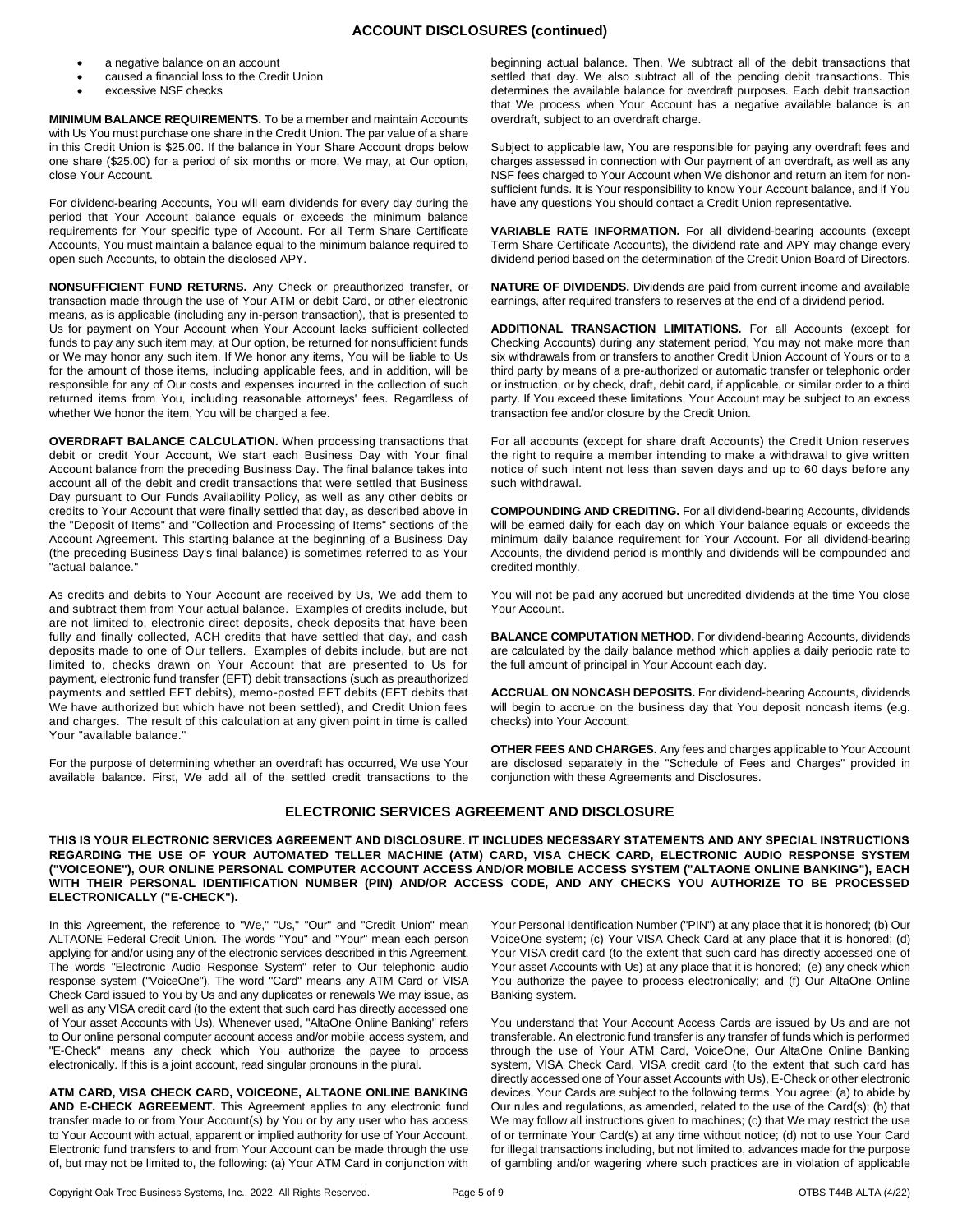## **ELECTRONIC SERVICES AGREEMENT AND DISCLOSURE (continued)**

state and/or federal law; (e) that for ATM Card and VISA credit card, You may make an unlimited number of withdrawals in increments of \$20.00, up to a maximum of \$600.00 in each 24-hour period provided You have enough money in Your Account; and (f) that for VISA Check Card, You may make ATM withdrawals from Your Share Account and/or Share Draft Account that You may have with Us up to a maximum daily amount (share, share draft and line of credit combined) of \$600.00, provided You have enough money in Your Accounts.

You may also make Point of Sale ("POS") PIN-based withdrawals from Your Share Draft Account up to a maximum daily amount of \$500.00 and signature-based withdrawals from Your Share Draft Account up to a maximum daily amount of \$9,999.99, provided You have enough money or available credit in Your Account(s). For security reasons, in the event that the system is off-line these amounts may be reduced, and, at all times, there are limits on the number of transfers You can make using Our VISA Check Card services.

Transactions made at ATMs that We own will be posted to Your Account on the business day that We receive Your deposit. The entire amount of deposited funds may not be available to You on the day of Your transactions, however, the first \$225.00 of Your ATM deposits during a business day will be immediately available for withdrawal. Your ATM receipt will show this as an increase in Your "available balance" and the "new balance" on the receipt will reflect Your balance prior to that business day's ATM deposits plus the first \$225.00 of such deposits.

**AUTHORIZATION.** You will be issued a Personal Identification Number (PIN) to be used in conjunction with Your Card. We will issue a separate PIN and/or Access Code to be used in conjunction with VoiceOne Transactions. We will issue a separate login and password to be used in conjunction with AltaOne Online Banking Transactions. Your use of Your PIN, Access Code, login or password is Your authorization to Us to withdraw funds from Your Share Savings Account, Your Share Draft Account and/or Your Line of Credit that You may have with Us to cover such transactions.

**ALTAONE ONLINE BANKING TRANSACTIONS.** At the present time, You may use Our AltaOne Online Banking account access system via an internet enabled personal computer and/or mobile device (e.g. selected smartphones and tablets) for the following services: (a) transfer funds between Your deposit Accounts and/or Line of Credit Accounts; (b) make payments on Your loan Accounts that You may have with Us; (c) inquiries on Account balances, Account transactions and loan data; (d) transfers funds between other deposit accounts and those deposit Accounts You may have with Us; (e) transactions on shares/deposits; (f) miscellaneous inquiries on Credit Union services that affect Your Account; (g) make advances from Your Line of Credit that You may have with Us; (h) place stop payment requests on share drafts; and (i) initiate wire transfers.

You will be provided with a login and password to be used in conjunction with AltaOne Online Banking. Additional logins and passwords to Your Accounts may be authorized by You through the AltaOne Online Banking secure messaging system, by calling Us at (760) 371-7000 or (800) 433-9727, or writing to Us at P.O. Box 1209, Ridgecrest, CA 93556.

At the present time You may also use Our AltaOne Online Banking account access system to access Bill Payment. Bill Payment is a service that allows You to authorize the Credit Union to pay, on Your behalf, certain payees from Your designated share draft Account. While You may generally issue payments to payees located within the United States of America and its territories (including APO's and AEO's), the Credit Union nevertheless reserves the right to refuse, for any reason, the designation of any payee. Any fees for the use of this service will automatically be charged to Your designated share draft Account. The Credit Union cannot guarantee the time within which any payment will reach any of Your payees and accepts no liability for any service fees or late charges levied against You. Additionally, the Credit Union is not responsible for any payment that cannot be made due to incomplete, incorrect, or outdated information. By requesting a Bill Payment transaction, You authorize Us to post any such payments to Your designated share draft Account.

By requesting a Bill Payment transaction, You authorize Us to post any such payments to Your designated share draft Account. Payments will be made by check or electronic fund transfers, as may be appropriate, and will be sent to the payee on the business day You designate it be sent, except to the extent that such payment request must be received not later than the current business day in order for it to be sent that same day. For payment submissions received before 1:00 p.m. Pacific Time on a business day that We are open, We will consider that day to be the day of Your submission. However, for submissions received after 1:00 p.m. Pacific Time, or on a day We are not open, We will consider that the request was made on the next business day We are open.

For single payments (Non-Recurring Payments), if the payment's processing date that You designate is not a business day, the payment will be processed on the first business day following the designated processing date.

For payments that are scheduled to occur in substantially regular intervals (Recurring Payments), if the payment's processing date that You designate is not a business day, the payment will be processed on the first business day following the designated processing date. In addition, as payments are processed they are automatically rescheduled (within the system) for future payment, based upon Your selected frequency settings for such payment (i.e. monthly). If the processing date is not a business day (e.g. Saturdays, Sundays and certain holiday periods), such payment will be subject to the following rules: (a) If the Recurring Payment's "Pay Before" option is selected, the processing date for the new occurrence of the payment is adjusted to the first business date prior to the calculated processing date; and (b) If the recurring payment's "Pay After" option is selected, the processing date for the new occurrence of the payment is adjusted to the first business date after the calculated processing date.

Please note that if Your selected frequency settings for the recurring payment specify that a payment is to be processed on the 29th, 30th, or 31st day of the month, and that date does not exist in the month of the calculated processing date, then the last calendar day of that month will be used as the calculated processing date.

A Bill Payment can be changed or cancelled any time prior to 1:00 p.m. Pacific Time on the scheduled processing date. You are solely responsible for controlling the safekeeping of and access to Your AltaOne Online Banking login credentials. If You want to terminate another person's authority to use the Bill Payment service, You must notify Us and arrange to change Your AltaOne Online Banking login credentials. You will be responsible for any Bill Payment request You make that contains an error or is a duplicate of another Bill Payment. We are not responsible for a Bill Payment that is not made if You did not properly follow the instructions for making such Bill Payment. We are not liable for any failure to make a Bill Payment. We are not responsible for Your acts or omissions or those of any other person, including, without limitation, any transmission or communications facility, and no such party shall be deemed to be AltaOne's agent.

**ATM CARD AND VISA CHECK CARD.** You may use Your Card, the Account number on the Card, and Your PIN in any of Our ATMs and such other machines or facilities as We may designate. You may use Your Card(s) in Our ATMs to make: (a) deposits to Your Share and Share Draft Accounts; (b) cash withdrawals from Your Share and Share Draft Account; (c) payments to loans made by cash, check or by transferring funds from Your Share and Share Draft Accounts; (d) balance inquiry on Share, Share Draft and Loan Accounts; and (e) transfers between Share and/or Share Draft Accounts. Additionally, You may use Your Card at any other ATM or machine that it is honored: (a) to make withdrawals from Your Share and Share Draft; (b) to transfer funds between Your Share and Share Draft Accounts; and (c) pay for purchases (from checking) with cash back at participation retail locations. ATMs are open, but not always accessible, 24 hours a day, seven days a week.

Each withdrawal by You or by anyone else to whom You give Your Card(s) or PIN(s) may be charged to Your Share Draft Account or Share Account as appropriate and will be treated as though it were a share withdrawal except that: (1) We may charge withdrawals to Your Share or Share Draft Account in any order We determine and if shares are not sufficient to cover all withdrawals, We may pay such withdrawals and add sums advanced to Your Overdraft Line of Credit Account, subject to the terms applicable to that Account; (2) We cannot honor stop payments on Card withdrawals. You may use other Electronic Fund Transfer services which include: (a) pre-authorized deposits of Your net paycheck; (b) automatic payroll deductions; and (c) pre-authorized deposits of pension checks and federal or other recurring payments.

Errors resulting in an overdraft of Your Account will be charged first either to Your Share Account then to Your Overdraft Line of Credit Account (if any) or vice versa depending on the instructions You have provided. In any event, You will be responsible to immediately restore the positive account balance.

#### **VOICEONE (ELECTRONIC AUDIO RESPONSE SYSTEM) TRANSACTIONS.**

You may select Your own Audio PIN when You open Your Share Account or You may call Us at (760) 371-7000 or (800) 433-9727, or write to Us at P.O. Box 1209, Ridgecrest, CA 93556.

With Your VoiceOne PIN number and a touch-tone telephone (except for Alta Advantage Money Market Accounts), You can access Your Account to make the following types of transactions: (a) obtain Your Account balance; (b) confirm the amount and date of Your last deposit; (c) transfer funds within Your Account; (d) transfer funds between designated Share/Share Draft Accounts (Account to Account Access); (e) make loan payments; (f) obtain credit line advances; and (g) determine the last five checks cleared on Your Account.

Periodically, VoiceOne will be unavailable due to system maintenance.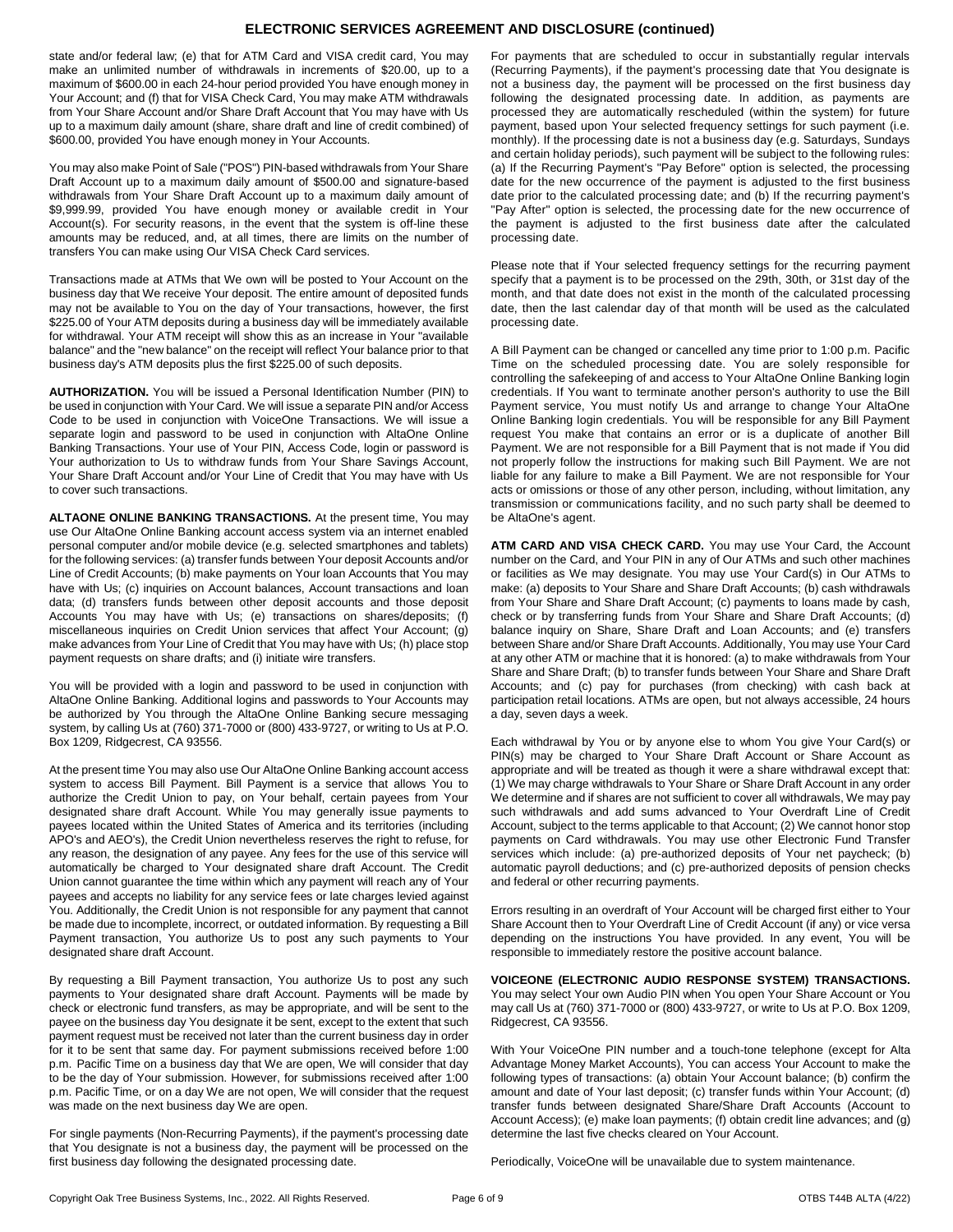## **ELECTRONIC SERVICES AGREEMENT AND DISCLOSURE (continued)**

**E-CHECK TRANSACTIONS.** You may authorize a merchant or other payee to make a one-time electronic payment from Your checking Account using information from Your check ("E-Check") to: (a) pay for purchases; or (b) pay bills.

**OWNERSHIP OF ACCESS DEVICES.** Your Card and/or any other Account access device will remain Our property and any such Card or other Account access device We may issue may be cancelled or its use restricted by Us at any time without notice, except as may be required by applicable law. You agree to surrender any such Card and/or access device and to discontinue its use immediately upon Our request. You will be required to return any Account access device(s) to Us immediately upon the closing of Your Account.

**ADDITIONAL TRANSACTION LIMITATIONS.** For all Accounts (except Share Draft accounts) during any statement period, You may not make more than six withdrawals from or transfers to another Credit Union Account of Yours or to a third party by means of a pre-authorized or automatic transfer or telephonic order or instruction. No more than three of the six transfers may be made by check, draft, debit card, if applicable, or similar order to a third party. If You exceed these limitations, Your Account may be subject to closure by the Credit Union.

PAY POINT AND POINT OF SALE. You may use Your Card to purchase goods and services at any business establishment where the Card is accepted. If You do use Your Card for such transactions, You authorize Us to withdraw funds up to the available balance of Your Checking Account to cover such transactions, provided You have enough money in Your Accounts.

We may, but are under no obligation to do so, process an Electronic Fund Transfer that exceeds the balance in Your Savings and/or Checking Account. In the event that any such transfer occurs, You agree to immediately pay Us the overdrawn amount and to the extent permitted by law, any associated fees and charges.

**FEES.** We may assess reasonable charges against Your Account for transactions performed at electronic terminals. If so, We will specify any charges for these or other types of electronic transactions, including automatic transfers, on an accompanying pricing document. We will explain the charges to You when You open Your Account. You will be provided with a Schedule of Fees at the time Your account is opened. Additional Schedule of Fees are available at any of Our office locations. You may also be charged fees imposed by ATM operators for using ATMs that We do not own and/or operate. When You use an ATM not owned by Us, You may be charged a fee by the ATM operator, or any network used, and You may be charged a fee for a balance inquiry even if You do not complete a fund transfer.

ATM networks have changed their rules to allow banks with ATMs in the networks to charge non-clients who use their machines an extra fee or "surcharge." The surcharge by the ATM owner is in addition to the network ATM fees described in Our Schedule of Fees.

**FOREIGN TRANSACTIONS.** Some ATMs outside of the United States (i.e., Foreign Countries) may not specify the type of account from which cash withdrawals can be made and, therefore, You may not be able to access Your share/savings account. In such instances, any amounts withdrawn will be deducted from Your share draft account.

For transactions initiated in foreign countries and foreign currencies, the exchange rate between the transaction currency and the billing currency (U.S. dollars) will be: (a) a rate selected by VISA from the range of rates available in wholesale currency markets for the applicable central processing date, which rate may vary from the rate VISA itself receives; or (b) the government-mandated rate in effect for the applicable central processing date. For transactions that are initiated in a foreign currency, You will be charged 1.00% of the final settlement amount. For transactions occurring in foreign countries and initiated in U.S. Dollars, You will be charged 0.80% of the final settlement amount. Transactions initiated via the internet with merchants or other parties located outside of the United States of America are deemed to occur in the foreign country where the merchant or other party is located.

**UNAUTHORIZED TRANSFERS.** To report a lost or stolen Card, PIN, Access Code or any combination thereof, You will call Us at (760) 371-7000 or (800) 433- 9727. You may also write to Us to report the loss of a Card, or PIN at the address shown in this Agreement. You should also call the number or write to the address if You believe a transfer has been made using the information from Your check without Your permission.

**DELAYED FUNDS AVAILABILITY NOTICE.** Subject to Our Delayed Funds Availability Policy, deposits made at AltaOne Federal Credit Union locations may not be posted to Your Account until they are received and verified by Us. We will mail or deliver You a notice by the next business day after We verify Your deposit notifying You when the funds will be available if a hold (freeze) has been placed on the deposit or a portion of the deposit.

**NOTIFICATION OF PRE-AUTHORIZED DEPOSITS.** If You have arranged to have direct deposits made to Your Account at least once every 60 days (from Your employer, the Federal government or other payer), You may call Us at (760) 371- 7000 or (800) 433-9727 to find out whether or not the deposit has been made. If You have a touch-tone telephone and You wish to use voice recognition technology to find out whether or not the deposit has been made, call (760) 371- 7007 or (866) 864-2328.

**RIGHT TO STOP PRE-AUTHORIZED PAYMENTS.** If You want to stop any of the pre-authorized payments, call Us at (760) 371-7000 or write to Us at AltaOne Federal Credit Union, P.O. Box 1209, Ridgecrest, CA 93556 in time for Us to receive Your stop payment request three business days or more before the payment is scheduled to be made. If You call, We will also require You to put Your request in writing and get it to Us within 14 days after You call.

**OUR LIABILITY FOR FAILURE TO STOP PAYMENT.** If You order Us to stop one of Your pre-authorized payments three business days or more before the transfer is scheduled and We do not do so, We will be liable for losses or damages to the extent provided by law.

**LIABILITY FOR FAILURE TO COMPLETE TRANSACTIONS.** If We do not properly complete a transaction to or from Your Account according to this Agreement, We will be liable for Your losses or damages. However, We will not be liable if: (a) Your Account does not contain enough money to make the transaction through no fault of Ours; (b) The ATM where You are making the transfer does not have enough cash or cash in the denominations You requested; (c) the terminal was not working properly and You knew about the breakdown when You started the transaction; (d) circumstances beyond Our control prevent the transaction; (e) Your ATM Card or VISA Card is retrieved or retained by an ATM, is damaged so that the ATM cannot read the encoding strip, is inactive due to non-use, or because Your PIN Code has been repeatedly entered incorrectly; (f) the credit transaction You request would exceed Your established Credit Limit; or (g) the funds in Your Account are subject to an uncollected funds hold, legal process or other circumstances restricting such transfer or payment, or We have reason to believe that the transaction requested is unauthorized.

**TRANSACTION SLIPS.** You can get a receipt at the time You make any transaction to or from Your Account (except for telephonic, AltaOne Online Banking, pre-authorized and mail-in transactions, and certain small-value transactions). When an electronic transfer has been made during any given month, You will receive a monthly statement to reflect all electronic fund transfers to or from Your Account during that statement period. In any case, You will receive a statement at least quarterly.

**LIABILITY FOR UNAUTHORIZED USE.** Telephone Us at once at (760) 371-7000 or (800) 433-9727 or write Us at P.O. Box 1209, Ridgecrest, CA 93556 at once if You believe Your Card(s), Access Code or PIN have been lost or stolen, or if You believe that an electronic fund transfer has been made without Your permission using information from Your check. Telephoning is the best way of keeping Your possible losses down. You could lose all of the money in Your Account (plus Your maximum overdraft line of credit, if applicable).

**IN CASE OF ERRORS OR IF YOU HAVE QUESTIONS ABOUT ELECTRONIC TRANSFERS.** Telephone Us at (760) 371-7000 or (800) 433-9727 or write to Us at P.O. Box 1209, Ridgecrest, CA 93556 as soon as You can, if You think Your statement or receipt is wrong or if You need more information about a transaction listed on the statement or receipt. We must hear from You no later than 60 days after We send You the first statement on which the problem or error appeared.

- (1) Tell Us Your name and Account number.
- (2) Describe the error or the transfer You are unsure about, and explain as clearly as You can why You believe it is an error or why You need more information.
- (3) Tell Us the dollar amount of the suspected error.

If You tell Us orally, We may require that You send Us Your complaint or question in writing within 10 business days. We will determine whether an error occurred within 10 business days after We hear from You and will correct any error promptly. If We need more time, however, We may take up to 45 days to investigate Your complaint or question. If We decide to do this, We will credit Your Account within 10 business days for the amount You think is in error, so that You will have the use of the money during the time it takes Us to complete Our investigation. If We ask You to put Your complaint or question in writing and We do not receive it within 10 business days, We may not credit Your Account. We will tell You the results within three business days after completing Our investigation. If We decide that there was no error, We will send You a written explanation. You may ask for copies of the documents that We used in Our investigation. If We have credited Your Account with funds while investigating an error, We will charge Your Account for those funds if We conclude no error has occurred. In this provision, all references to 10 business days will be 20 business days if Your notice of error involves an electronic fund transfer that occurred within 30 days after the first deposit to Your Account was made and all references to 45 business days will be 90 business days if Your notice of error involves an electronic fund transfer that: (a) was not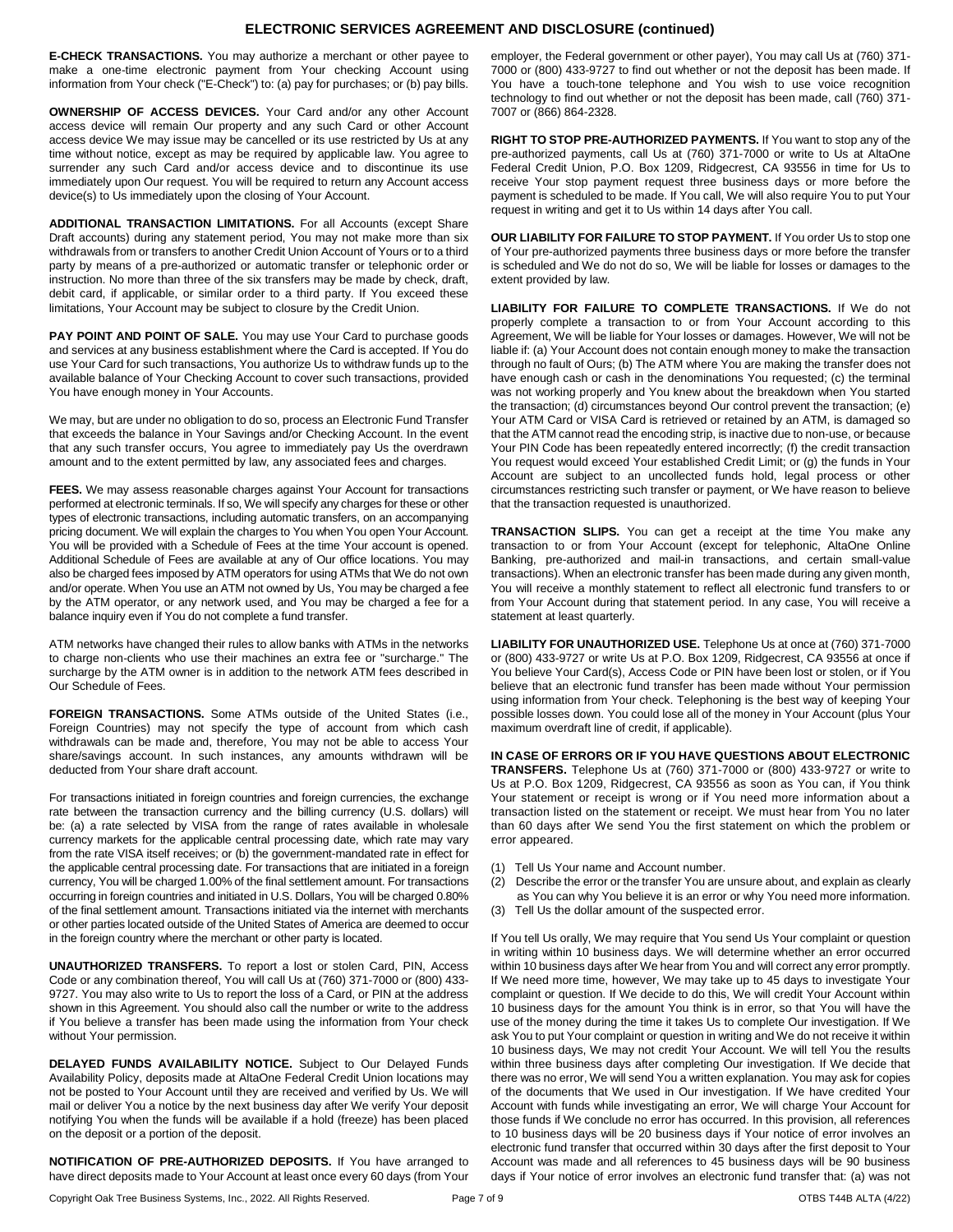## **ELECTRONIC SERVICES AGREEMENT AND DISCLOSURE (continued)**

initiated within a state; (b) resulted from a point-of-sale debit card transaction; or (c) occurred within 30 days after the first deposit to Your Account was made.

**DISCLOSURE OF ACCOUNT INFORMATION.** We may disclose information to third parties about Your Account or transfers You make: (1) when it is necessary to complete an electronic transaction; or (2) in order to verify the existence and conditions of Your Account for a third party such as a credit bureau or merchant; or (3) in order to comply with a government agency or court order, or any legal process; or (4) if You give Us written permission.

**TERMINATION.** We may terminate Your right to use Your Card or PIN or cancel this Agreement at any time upon written notice. You may request termination of these services in writing.

**CHANGE IN TERMS.** We may change the terms and charges for the services shown in this Agreement and may amend this Agreement from time to time.

**BUSINESS DAYS.** Every day is a business day except Saturdays, Sundays and federal holidays.

**GOVERNING LAW.** This Agreement is controlled and governed by the laws of the State of California except to the extent that such laws are inconsistent with controlling federal law.

**SAFETY TIPS WHEN USING AUTOMATED TELLER MACHINES.** Automated Teller Machines (ATM) provide a quick and convenient way to access Your money. It is important, however, to remember these safety tips whenever You use an ATM.

- Be aware of Your surroundings, particularly at night.
- If You notice anything suspicious when approaching the ATM, come back later or use another ATM.
- Have Your transaction ready before You go to the ATM. When You can, fill out any deposit or withdrawal slips/envelopes before leaving Your vehicle.
- Have Your ATM card ready, to avoid going through Your purse or searching through the contents of Your wallet at the ATM site.
- If You notice anything suspicious while You're transacting business, immediately stop Your transaction, put Your ATM card away and leave.
- Consider having another person accompany You to the ATM.
- Report all crimes immediately to the ATM program supervisor and to local law enforcement officials.

# **FUNDS AVAILABILITY POLICY DISCLOSURE**

#### **EXCEPT FOR CHECKS DRAWN ON FOREIGN BANKS IN FOREIGN COUNTRIES, THIS DISCLOSURE DESCRIBES YOUR ABILITY TO WITHDRAW FUNDS FROM DEPOSITS TO YOUR TRANSACTION ACCOUNTS AT ALTAONE FEDERAL CREDIT UNION. YOU SHOULD ALSO REFER TO THE SECTION OF THESE AGREEMENTS AND DISCLOSURES THAT DESCRIBES THE DETAILS OF YOUR SPECIFIC ACCOUNT TYPE FOR ADDITIONAL INFORMATION.**

Thank You for selecting AltaOne Federal Credit Union as the depository for Your Account(s). It is important that You understand as much about Your Account(s) with Us as possible, therefore, this Disclosure has been prepared. This Disclosure describes Your ability to withdraw funds at AltaOne Federal Credit Union.

In this Disclosure, the reference to "We," "Us," "Our" and "Credit Union" mean AltaOne Federal Credit Union. The words "You" and "Your" mean each person authorized by the Credit Union to access Your Account. Singular pronouns should be read in the plural in the case of joint Accounts.

**YOUR ABILITY TO WITHDRAW FUNDS.** Our policy is to make funds from Your cash and check deposits available to You on the same business day We receive Your deposit. Electronic direct deposits will be available on the day We receive the deposit. Once the funds are available, You can withdraw them in cash and We will use them to pay checks that You have written.

For determining the availability of Your deposits, every day is a business day, except Saturdays, Sundays, and federal holidays. If You make a deposit before closing on a business day that We are open, We will consider that day to be the day of Your deposit. However, if You make a deposit after closing or on a day We are not open, We will consider that the deposit was made on the next business day We are open.

**LONGER DELAYS MAY APPLY.** Funds You deposit by check may be delayed for a longer period under the following circumstances:

- We believe a check You deposit will not be paid.
- You deposit checks totaling more than \$5,525.00 on any one day.
- You deposit a check that has been returned unpaid.
- You have overdrawn Your Account repeatedly in the last six months.
- There is an emergency, such as failure of communications or computer equipment.

We will notify You if We delay Your ability to withdraw funds for any of these reasons, and We will tell You when the funds will be available. They will generally

be available by the 2nd business day after the day of Your deposit. In any case, We reserve the right to refuse an item for deposit or encashment.

**AUTOMATED TELLER MACHINES (ATM).** Transactions made at ATMs that We own will be posted to Your Account the same business day. Funds will not be available to You on the day of Your transaction, however, the first \$225.00 of Your ATM deposits during a business day will be immediately available for withdrawal. Your ATM receipt will show this as an increase in Your "available balance" and the "new balance" on the receipt will reflect Your balance prior to that business day's ATM deposits plus the first \$225.00 of such deposits. In some cases, funds may not be available to You on the next business day following verification of Your transaction. We will mail You a notice by the next business day after We verify Your deposit notifying You when the funds will be available, if a hold (freeze) has been placed on the deposit or a portion of the deposit.

**DEPOSITS BY MAIL OR NIGHT DEPOSITORY (DROP BOX).** Deposits made by mail or at one of Our drop boxes will be posted to Your Account on the day We receive mail or the next business day for drop box deposits. We will mail You a notice by the next business day after We verify Your deposit notifying You when the funds will be available, if a hold (freeze) has been placed on the deposit or a portion of the deposit. The number of mail and drop box transactions processed daily by the Credit Union prohibits Us from mailing a receipt for Your transactions.

**SPECIAL RULES FOR NEW ACCOUNTS.** If You are a new member, the following special rules will apply during the first 30 calendar days Your Account is open. Funds from electronic direct deposits to Your Account will be available on the day We receive the deposit. Funds from deposits of cash, wire transfers, and the first \$5,525.00 of a day's total deposits of cashier's, certified, teller's and federal, state, and local government checks will be available on the next business day after the day of Your deposit if the deposit meets certain conditions. For example, the checks must be payable to You. The excess over \$5,525.00 will not be available until the 9th business day after the day of Your deposit. Funds from all other check deposits will be available no later than the 9th business day of Your deposit. Further delays may apply.

# **WIRE TRANSFER AGREEMENT**

**THESE ARE THE TERMS AND CONDITIONS WHENEVER YOU REQUEST A TRANSFER OF FUNDS FROM OR TO YOUR SHARE OR SHARE DRAFT ACCOUNTS ("ACCOUNT") WITH US BASED UPON YOUR ORAL OR WRITTEN REQUEST. WE WILL PROVIDE WIRE TRANSFER SERVICES AS A MEANS TO INITIATE DOMESTIC AND INTERNATIONAL TRANSFERS FOR YOU, SUBJECT TO THE TERMS OF THIS AGREEMENT, WHICH YOU AGREED TO BY REQUESTING A WIRE TRANSFER OR BY SIGNING YOUR SIGNATURE CARD WITH US AT THE TIME THAT YOUR ACCOUNT WAS ESTABLISHED.**

This Wire Transfer Agreement applies to wire transfers that are not "Remittance Transfers" as defined in the Electronic Fund Transfer Act (15 U.S.C. 1693o-1) and Regulation E, Subpart B (12 CFR 1005.30 *et seq.).*

We are authorized to charge Your Account for the payment of transfer requests. If more than one Account(s) is designated, We may charge any of the designated Accounts unless You give Us specific written directions otherwise. Your transfer requests may involve the transfer of funds from any of Your designated Accounts

with Us to another account You have with Us, to any other financial institution, or to a third party or account of a third party maintained with Us or any other financial institution. Transfer Requests received verbally will only be honored for transfers to individuals named on Your Signature Card. Contact the Credit Union for further restrictions that may apply to verbal Wire Transfer Requests, and those received through Our AltaOne Online Banking System. There are restrictions or limitations on the amounts which may be ordered or requested, or on the location or address of the beneficiary of a transfer unless You give Us written instructions to the contrary.